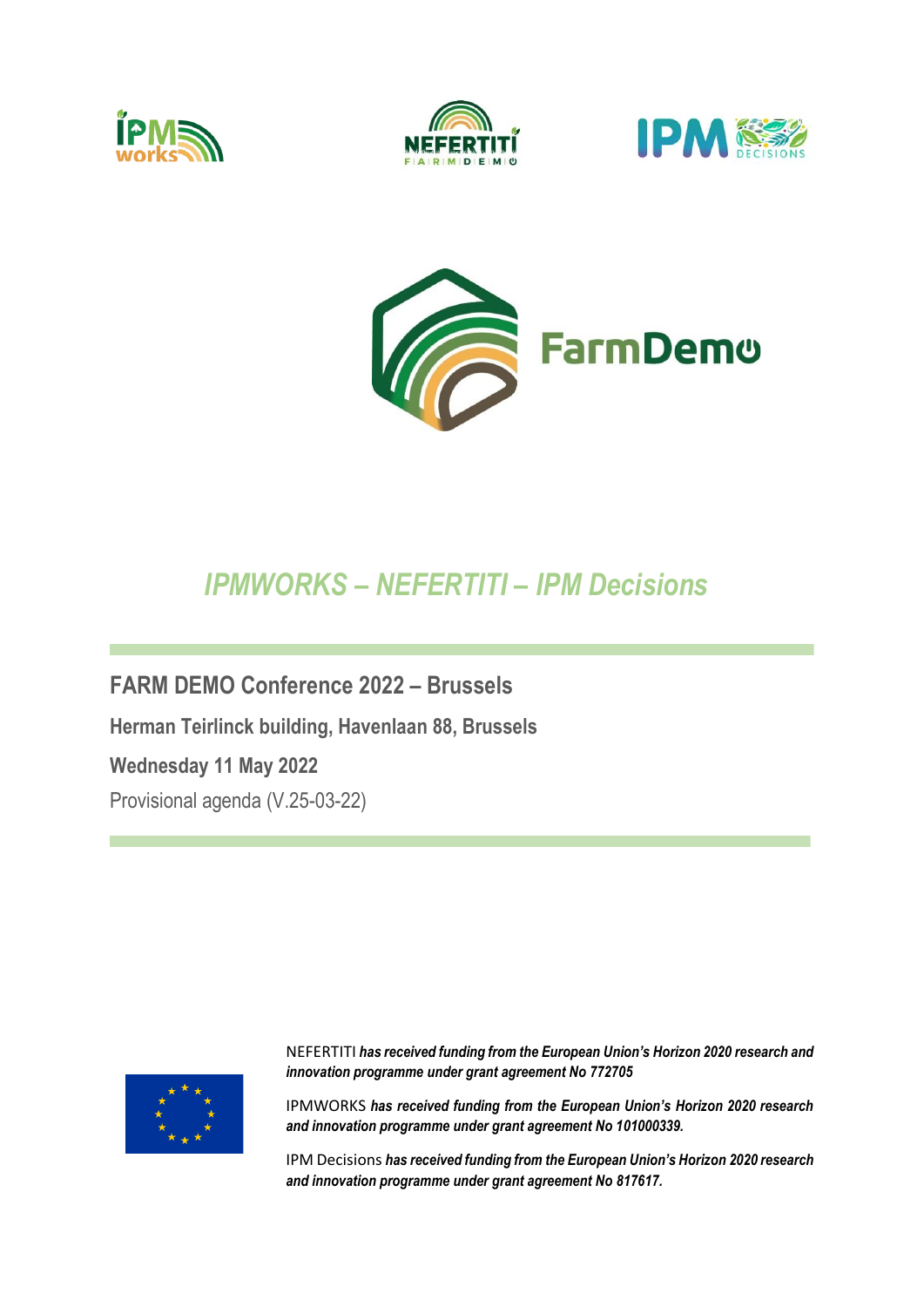



| <b>Wednesday 11 May</b>                           |                                                                                                                                             |                                                                                                                                   |     |  |  |
|---------------------------------------------------|---------------------------------------------------------------------------------------------------------------------------------------------|-----------------------------------------------------------------------------------------------------------------------------------|-----|--|--|
| <b>Time</b>                                       | <b>Content</b>                                                                                                                              | Speaker*                                                                                                                          |     |  |  |
| <b>Farm Demo Conference 2022</b>                  |                                                                                                                                             |                                                                                                                                   |     |  |  |
| "Sharing innovations for sustainable agriculture" |                                                                                                                                             |                                                                                                                                   |     |  |  |
|                                                   |                                                                                                                                             |                                                                                                                                   |     |  |  |
| Herman Teirlinck building, Havenlaan 88, Brussels |                                                                                                                                             |                                                                                                                                   |     |  |  |
| Target audience                                   |                                                                                                                                             |                                                                                                                                   |     |  |  |
| $\bullet$<br>$\bullet$                            | Policy makers (regional, national & EU level)<br>Advisory services                                                                          |                                                                                                                                   |     |  |  |
| $\bullet$                                         | Farmers                                                                                                                                     |                                                                                                                                   |     |  |  |
| $\bullet$                                         | Researchers                                                                                                                                 |                                                                                                                                   |     |  |  |
| $\bullet$                                         | Economic actors of the value chains                                                                                                         |                                                                                                                                   |     |  |  |
| 08:45                                             | <b>Welcome - Coffee</b>                                                                                                                     |                                                                                                                                   |     |  |  |
| 9.15                                              | Introduction of the Conference                                                                                                              | • Cathy Smith<br>(Facilitator of the event)                                                                                       | 5'  |  |  |
| 9.20                                              | 1 <sup>st</sup> Opening speech                                                                                                              | • Mario Milouchev<br>(Director - DG AGRI)                                                                                         | 10' |  |  |
| 9:35                                              | 2 <sup>nd</sup> Opening speech                                                                                                              | ■ Representative of the EU<br>Parliament<br>• Or representative of the European<br>Committee of the Regions                       | 10' |  |  |
| 9:50                                              | Live interaction with the audience                                                                                                          | ■ Cathy Smith                                                                                                                     | 10' |  |  |
| 10:00                                             | <b>NEFERTITI, IPM WORKS, IPM Decisions</b><br>Main findings and activities of the 3 projects                                                | Adrien Guichaoua (ACTA-FR)<br>- Nicolas Munier Jolain (INRAe-FR)<br>- Neil Paveley (ADAS-UK)                                      | 30  |  |  |
| 10:30                                             | <b>Break</b>                                                                                                                                |                                                                                                                                   | 20' |  |  |
| 11:00                                             | Panel discussion - "Being Hub coach/advisor"<br>A key approach for strategical advice, facilitation<br>and support of peer-to-peer learning | • Deborah Crossan (IFA-UK)<br>Stanimir Stefanov (NAAS- BG)<br>■ Hub coach form IPMWORKS (TBC)<br>- Representative of EUFRAS (TBC) | 35' |  |  |
| 11:35                                             | Panel discussion - "Being Demo Farmer"<br>The added value of demonstration, peer to peer<br>learning and European networks for farmers      | • A Flemish farmer (BE)<br>$\blacksquare$ XXX (XX)<br>$\bullet$ XXX (XX)                                                          | 35' |  |  |
| 12:10                                             | Panel discussion - Policy makers<br>Role of networks of demo farms to promote the<br>general adoption of sustainable farming practices      | Inge Van Oost (EC - DG AGRI)<br>Eric Demmerle (French Ministry of<br>Agriculture)<br>- Representative of an EU Region             | 35' |  |  |
| 12:45                                             | End of the plenary session.                                                                                                                 |                                                                                                                                   |     |  |  |